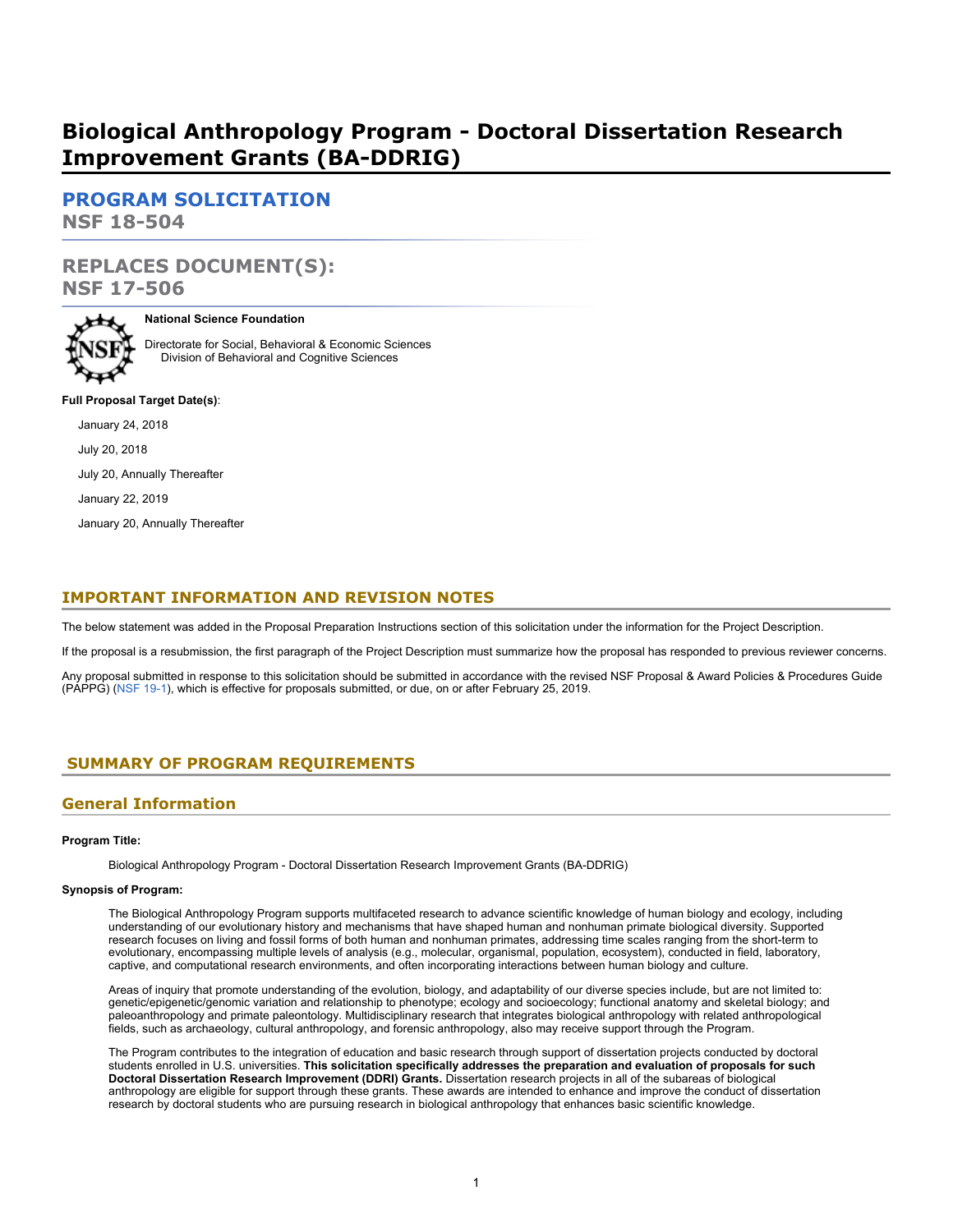#### **Cognizant Program Officer(s):**

*Please note that the following information is current at the time of publishing. See program website for any updates to the points of contact.*

- Rebecca Ferrell Program Director, telephone: (703) 292-7850, email: [rferrell@nsf.gov](mailto:rferrell@nsf.gov)
- Robin Bernstein Program Director, telephone: (703) 292-7758, email: [rbernste@nsf.gov](mailto:rbernste@nsf.gov)
- Angelica T. Brewer Program Specialist, telephone: (703) 292-4636, email: [abrewer@nsf.gov](mailto:abrewer@nsf.gov)

#### **Applicable Catalog of Federal Domestic Assistance (CFDA) Number(s):**

47.075 --- Social Behavioral and Economic Sciences

### **Award Information**

#### **Anticipated Type of Award:** Standard Grant

#### **Estimated Number of Awards:** 25 to 40

It is anticipated that 25 to 40 DDRIG awards will be made per fiscal year.

**Anticipated Funding Amount:** \$600,000 to \$800,000

The anticipated funding amount is \$600,000 to \$800,000 per fiscal year (1 October through 30 September), pending availability of funds.

Project budgets should be developed at scales appropriate for the work to be conducted. Proposal budgets cannot exceed \$20,000 in direct costs for the entire duration of the award; indirect costs are in addition to this maximum direct cost limitation and are subject to the awardee's current Federally negotiated indirect cost rate. The maximum project duration is 24 months.

### **Eligibility Information**

#### **Who May Submit Proposals:**

Proposals may only be submitted by the following:

Universities and Colleges - Ph.D. granting universities and colleges accredited in, and having a campus located in, the US acting on behalf of their faculty members. Such organizations also are referred to as academic institutions.

#### **Who May Serve as PI:**

DDRIG proposals must be submitted with a principal investigator (PI; the faculty member serving as the doctoral student's dissertation advisor) and a co-principal investigator (Co-PI; the doctoral student) from the same U.S. university. The proposal should be submitted through regular, required organizational channels by the PI/dissertation advisor on behalf of the graduate student Co-PI. If appropriate, an additional faculty member may serve as another Co-PI. The doctoral student must be enrolled at a U.S. institution, but need not be a U.S. citizen. At the time of the submission deadline, doctoral students are expected to be at the appropriate stage of their academic career to enable submission of a finalized dissertation proposal, most typically very near, or having advanced to candidacy for the Ph.D. degree.

#### **Limit on Number of Proposals per Organization:**

There are no restrictions or limits.

#### **Limit on Number of Proposals per PI or Co-PI:**

There is no limitation on the number of DDRIG proposals submitted to the BA Program by an advisor or other faculty member functioning as the PI, either during a particular competition or over the course of her/his career. A particular doctoral student may submit to the BA Program DDRIG competition twice (original and one resubmission); in rare circumstances, this restriction may be waived at the discretion of the Biological Anthropology Program Officer. A student may receive only one DDRIG award.

### **Proposal Preparation and Submission Instructions**

#### **A. Proposal Preparation Instructions**

- **Letters of Intent:** Not required
- **Preliminary Proposal Submission:** Not required
- **Full Proposals:**
	- Full Proposals submitted via FastLane: *NSF Proposal and Award Policies and Procedures Guide* (PAPPG) guidelines apply. The complete text of the PAPPG is available electronically on the NSF website at: [https://www.nsf.gov/publications/pub\\_summ.jsp?ods\\_key=pappg](https://www.nsf.gov/publications/pub_summ.jsp?ods_key=pappg).
	- Full Proposals submitted via Research.gov: *NSF Proposal and Award Policies and Procedures Guide* (PAPPG) guidelines apply. The complete text of the PAPPG is available electronically on the NSF website at: [https://www.nsf.gov/publications/pub\\_summ.jsp?](https://www.nsf.gov/publications/pub_summ.jsp?ods_key=pappg) [ods\\_key=pappg.](https://www.nsf.gov/publications/pub_summ.jsp?ods_key=pappg)
	- Full Proposals submitted via Grants.gov: *NSF Grants.gov Application Guide: A Guide for the Preparation and Submission of NSF Applications*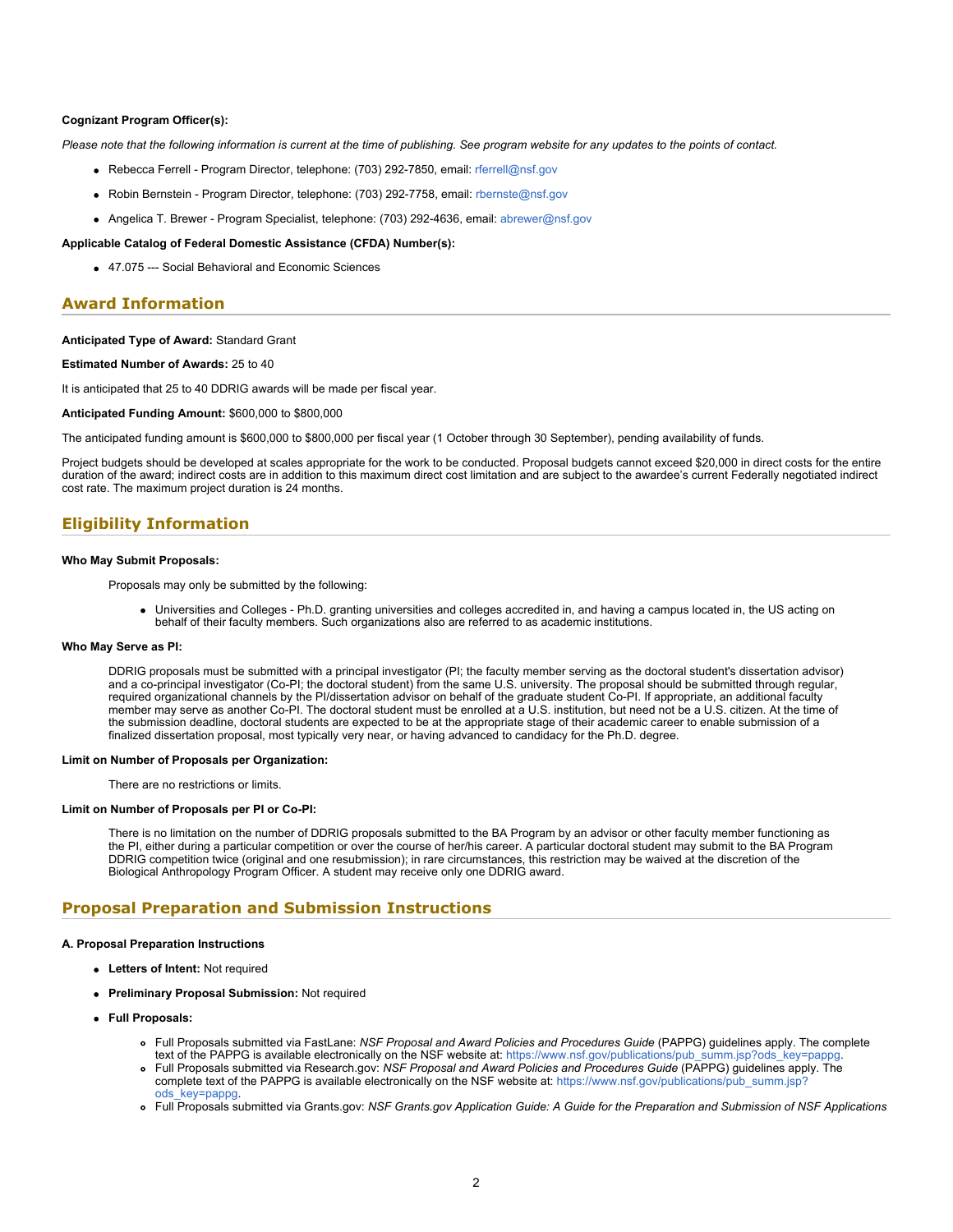*via Grants.gov* guidelines apply (Note: The *NSF Grants.gov Application Guide* is available on the Grants.gov website and on the NSF website at: [https://www.nsf.gov/publications/pub\\_summ.jsp?ods\\_key=grantsgovguide](https://www.nsf.gov/publications/pub_summ.jsp?ods_key=grantsgovguide)).

#### **B. Budgetary Information**

#### **Cost Sharing Requirements:**

Inclusion of voluntary committed cost sharing is prohibited.

**Indirect Cost (F&A) Limitations:**

Not Applicable

**Other Budgetary Limitations:**

Other budgetary limitations apply. Please see the full text of this solicitation for further information.

#### **C. Due Dates**

**Full Proposal Target Date(s)**:

January 24, 2018

July 20, 2018

July 20, Annually Thereafter

January 22, 2019

January 20, Annually Thereafter

### **Proposal Review Information Criteria**

#### **Merit Review Criteria:**

National Science Board approved criteria apply.

### **Award Administration Information**

#### **Award Conditions:**

Standard NSF award conditions apply.

#### **Reporting Requirements:**

Standard NSF reporting requirements apply.

### <span id="page-2-0"></span>**TABLE OF CONTENTS**

#### **[Summary of Program Requirements](#page-0-0)**

- I. **[Introduction](#page-3-0)**
- II. **[Program Description](#page-3-1)**
- III. **[Award Information](#page-3-2)**
- IV. **[Eligibility Information](#page-4-0)**
- V. **[Proposal Preparation and Submission Instructions](#page-4-1)**
	- A. [Proposal Preparation Instructions](#page-4-1) B. [Budgetary Information](#page-6-0)
		- C. [Due Dates](#page-6-1)
		- D. [FastLane Requirements](#page-6-2)
- VI. **[NSF Proposal Processing and Review Procedures](#page-7-0)**
	- A. [Merit Review Principles and Criteria](#page-7-1)
		- B. [Review and Selection Process](#page-8-0)
- VII. **[Award Administration Information](#page-8-1)**
	- A. [Notification of the Award](#page-9-0)
		- B. [Award Conditions](#page-9-1)
		- C. [Reporting Requirements](#page-9-2)
- VIII. **[Agency Contacts](#page-9-3)** IX. **[Other Information](#page-10-0)**
-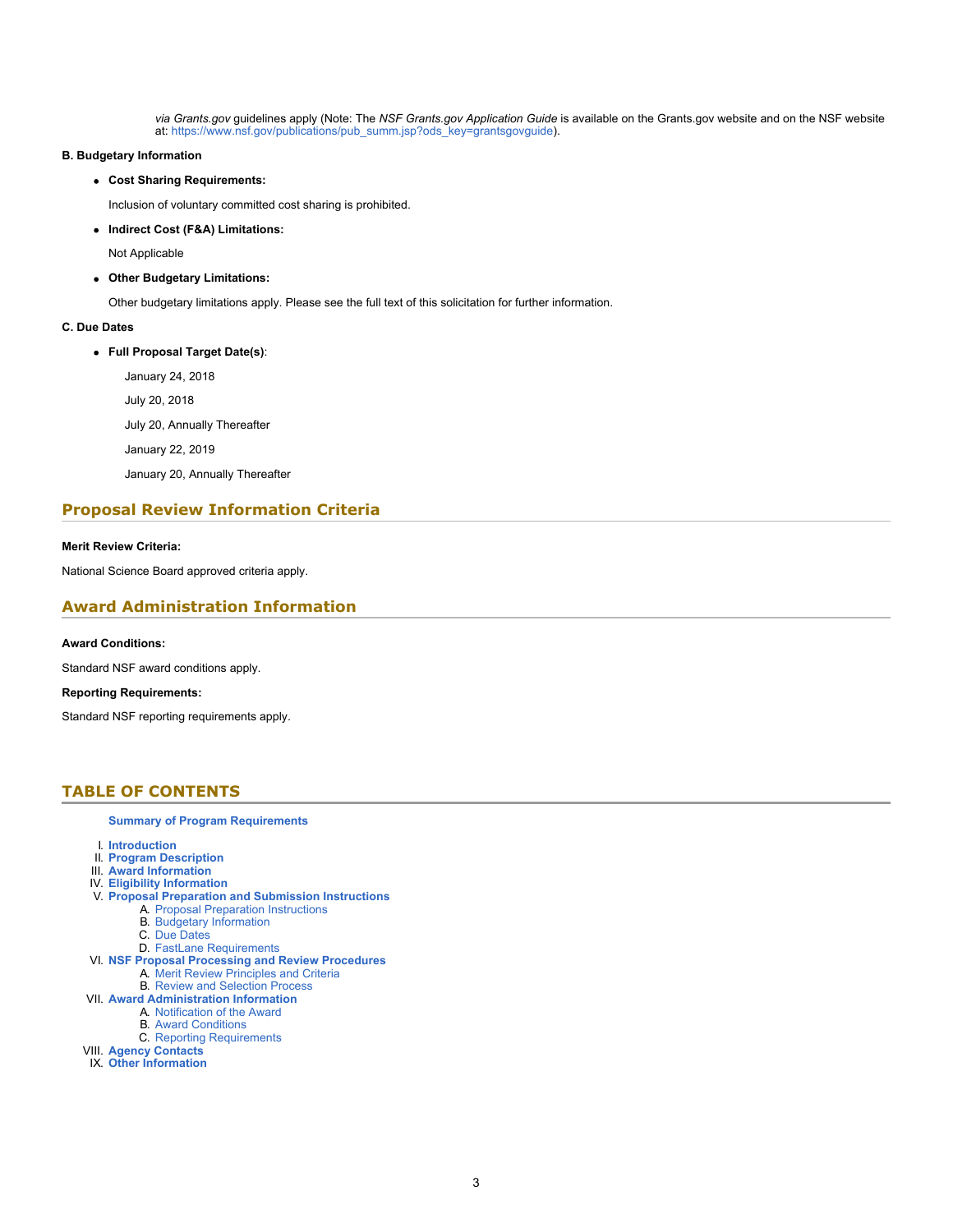# <span id="page-3-0"></span> **I. INTRODUCTION**

The Biological Anthropology Program supports multifaceted basic research that advances scientific knowledge of humans as biological organisms, within an evolutionary framework and with adaptation as a central theoretical theme. The Program contributes to the integration of such basic research with education through support of dissertation projects conducted by doctoral students enrolled in U.S. universities. **This solicitation specifically addresses the preparation and evaluation of proposals for such Doctoral Dissertation Research Improvement (DDRI) Grants submitted to the Biological Anthropology Program.**

Dissertation projects in all of the subareas of basic scientific research in biological anthropology, whether conducted in specialized facilities or field settings, are eligible for support through these grants. These awards are intended to provide support that will enhance and improve the conduct of dissertation research by doctoral students enrolled in U.S. universities.

# <span id="page-3-1"></span> **II. PROGRAM DESCRIPTION**

Proposals eligible for support through the Biological Anthropology Program fall within the scope of basic research that advances scientific knowledge of human biology and ecology, including understanding of our evolutionary history and mechanisms that have shaped human and nonhuman primate biological diversity. Supported research focuses on living and fossil forms of both human and nonhuman primates, addressing time scales ranging from the short-term to evolutionary, encompassing multiple levels of analysis (e.g., molecular, organismal, population, ecosystem), and conducted in field, laboratory, captive, and computational research environments.

Areas of inquiry that promote understanding of the evolution, biology, and adaptability of our diverse species include, but are not limited to: genetic/epigenetic/genomic variation and relationship to phenotype; ecology and socioecology; functional anatomy and skeletal biology; and paleoanthropology and primate paleontology. Multidisciplinary research that integrates biological anthropology with related fields, including but not limited to archaeology, cultural anthropology, and forensic anthropology, also may receive support through the Program and may be co-reviewed by relevant programs.

NSF does not support research on the etiology, diagnosis, or treatment of disease; research focused on basic ecological, biological and behavioral processes that underlie health and disease in humans and non-human primates, however, may be eligible for support. Projects funded through the Program exemplify contributions to theoretical and conceptual insights within biological anthropology that might inform understanding of societal concerns, such as adaptability to environmental stresses and global change.

DDRIG proposals are accepted in all of the research areas encompassed by the Program and utilizing any of the diversity of research approaches to investigations within the discipline. It is expected that the research, whether hypothesis- or discovery-driven, will have a strong conceptual foundation and contribute to the advancement of theory and knowledge in biological anthropology beyond that of the highly-focused research topic. This expectation extends to the **broader impacts** of the research; meritorious proposals clearly, creatively, and strongly demonstrate the implications of the research for advancing education and informing issues of broader societal importance, as appropriate to the topic and scale of the research.

Proposals for dissertation research are not expected to support the full costs of the student's research. These awards are intended to provide supplemental funds for items not normally available from the student's university or other funding sources. Allowable items include travel to research facilities/field sites distant from the student's institution, costs for data-collection activities integral to the project, purchase of research supplies and services not otherwise available through the institution, the hiring of field or laboratory assistants if warranted by the scope of the research, fees for use of specialized research equipment or research facilities, and research fees imposed for international fieldwork. **Funds may not be used** for stipends or salary for the doctoral student or their advisor(s), tuition, textbooks or journals, dissertation preparation or publication costs, travel by the faculty advisor to the research site or to professional meetings, or travel by the student to professional meetings.

DDRI awards may be for one or two years in duration, with all costs to be covered by received funds reimbursed during this award period. **Proposals may request up to \$20,000 in Direct Costs.** There are no Indirect Cost limitations; proposals submitted in response to this solicitation are subject to the awardee's current Federally-negotiated indirect cost rate. **Please note that indirect costs are in addition to the maximum direct cost request of up to \$20,000**. PIs are requested to ensure that utilization of the on-campus/off-campus rates for calculation of indirect costs is appropriate to the conduct of the proposed research and in conjunction with negotiated and institutional policies and procedures for calculation of these indirect costs.

### <span id="page-3-2"></span> **III. AWARD INFORMATION**

**Anticipated Type of Award:** Standard Grant

**Estimated Number of Awards:** 25 to 40

It is anticipated that 25 to 40 DDRIG awards will be made per fiscal year.

**Anticipated Funding Amount:** \$600,000 to \$800,000

The anticipated funding amount is \$600,000 to \$800,000 per fiscal year (1 October through 30 September), pending availability of funds.

Project budgets should be developed at scales appropriate for the work to be conducted. Proposal budgets cannot exceed \$20,000 in direct costs for the entire duration of the award; indirect costs are in addition to this maximum direct cost limitation and are subject to the awardee's current Federally negotiated indirect cost rate. The maximum project duration is 24 months.

Estimated program budget, number of awards and average award size/duration are subject to the availability of funds.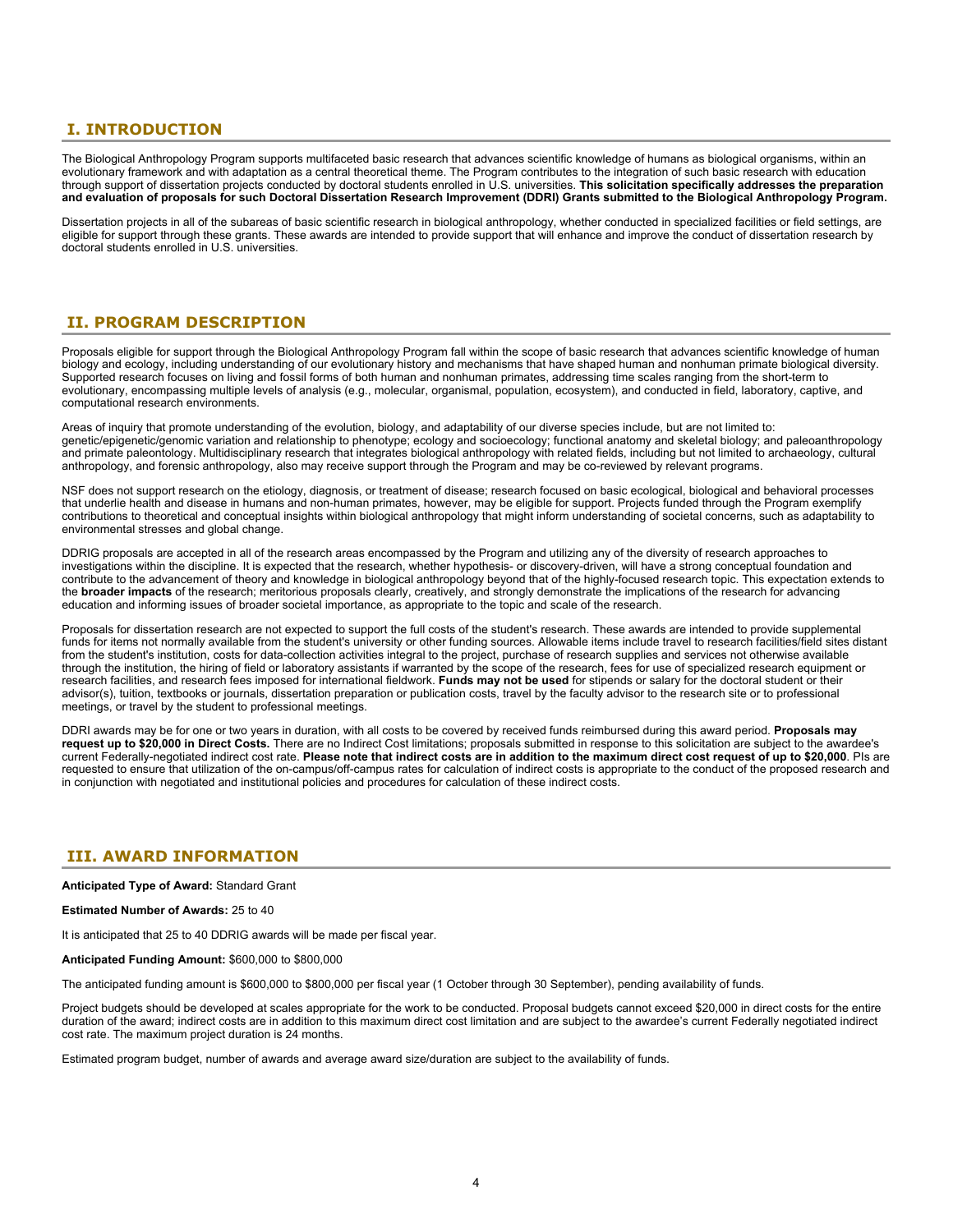### <span id="page-4-0"></span>**IV. ELIGIBILITY INFORMATION**

#### **Who May Submit Proposals:**

Proposals may only be submitted by the following:

Universities and Colleges - Ph.D. granting universities and colleges accredited in, and having a campus located in, the US acting on behalf of their faculty members. Such organizations also are referred to as academic institutions.

#### **Who May Serve as PI:**

DDRIG proposals must be submitted with a principal investigator (PI; the faculty member serving as the doctoral student's dissertation advisor) and a co-principal investigator (Co-PI; the doctoral student) from the same U.S. university. The proposal should be submitted through regular, required organizational channels by the PI/dissertation advisor on behalf of the graduate student Co-PI. If appropriate, an additional faculty member may serve as another Co-PI. The doctoral student must be enrolled at a U.S. institution, but need not be a U.S. citizen. At the time of the submission deadline, doctoral students are expected to be at the appropriate stage of their academic career to enable submission of a finalized dissertation proposal, most typically very near, or having advanced to candidacy for the Ph.D. degree.

#### **Limit on Number of Proposals per Organization:**

There are no restrictions or limits.

#### **Limit on Number of Proposals per PI or Co-PI:**

There is no limitation on the number of DDRIG proposals submitted to the BA Program by an advisor or other faculty member functioning as the PI, either during a particular competition or over the course of her/his career. A particular doctoral student may submit to the BA Program DDRIG competition twice (original and one resubmission); in rare circumstances, this restriction may be waived at the discretion of the Biological Anthropology Program Officer. A student may receive only one DDRIG award.

# <span id="page-4-1"></span> **V. PROPOSAL PREPARATION AND SUBMISSION INSTRUCTIONS**

### **A. Proposal Preparation Instructions**

**Full Proposal Preparation Instructions**: Proposers may opt to submit proposals in response to this Program Solicitation via Grants.gov or via the NSF FastLane system.

- Full proposals submitted via FastLane: Proposals submitted in response to this program solicitation should be prepared and submitted in accordance with the general guidelines contained in the *NSF Proposal & Award Policies & Procedures Guide* (PAPPG). The complete text of the PAPPG is available electronically on the NSF website at: [https://www.nsf.gov/publications/pub\\_summ.jsp?ods\\_key=pappg](https://www.nsf.gov/publications/pub_summ.jsp?ods_key=pappg). Paper copies of the PAPPG may be obtained from the NSF Publications Clearinghouse, telephone (703) 292-8134 or by e-mail from [nsfpubs@nsf.gov](mailto:nsfpubs@nsf.gov). Proposers are reminded to identify this program solicitation number in the program solicitation block on the NSF Cover Sheet For Proposal to the National Science Foundation. Compliance with this requirement is critical to determining the relevant proposal processing guidelines. Failure to submit this information may delay processing.
- Full proposals submitted via Grants.gov: Proposals submitted in response to this program solicitation via Grants.gov should be prepared and submitted in accordance with the *NSF Grants.gov Application Guide: A Guide for the Preparation and Submission of NSF Applications via Grants.gov*. The complete text of the *NSF Grants.gov Application Guide* is available on the Grants.gov website and on the NSF website at: [\(https://www.nsf.gov/publications/pub\\_summ.jsp?ods\\_key=grantsgovguide](https://www.nsf.gov/publications/pub_summ.jsp?ods_key=grantsgovguide)). To obtain copies of the Application Guide and Application Forms Package, click on the Apply tab on the Grants.gov site, then click on the Apply Step 1: Download a Grant Application Package and Application Instructions link and enter the funding opportunity number, (the program solicitation number without the NSF prefix) and press the Download Package button. Paper copies of the Grants.gov Application Guide also may be obtained from the NSF Publications Clearinghouse, telephone (703) 292-8134 or by e-mail from [nsfpubs@nsf.gov](mailto:nsfpubs@nsf.gov).

See PAPPG Chapter II.C.2 for guidance on the required sections of a full research proposal submitted to NSF. Please note that the proposal preparation instructions provided in this program solicitation may deviate from the PAPPG instructions.

For the following listed sections of the proposal, elaborations, emphases, and **instructions specific to DDRI proposals under this solicitation** are presented:

#### 1. **Cover Sheet**

- Begin the Project Title on the Cover Sheet with "**Doctoral Dissertation Research:**" followed by a brief title of the dissertation research project. This title should correspond to the title for any required applications for IRB and/or IACUC approval of the specific dissertation project. Use concise, straight-forward language that conveys the core research objective of the project such that a scientifically or technically literate reader could understand that core scientific contribution.
- Select the specific number of this BA-DDRIG solicitation in the section labeled Program Announcement/Solicitation/Program Description.
- Verify that the NSF Unit of Consideration is "BCS-DDRI Bio Anthro".
- List the primary dissertation advisor as the PI and list the doctoral student (and other advisors, only if highly appropriate to the conduct of the research) as Co-PI(s) in the "Remainder of the Cover Sheet" section.

#### 2. **Project Description**

The text of the Project Description is limited to **10 single-spaced pages**. Up to **5 additional pages** at the end of the Project Description can be used for presentation of graphics (non-textual material), including maps, figures, and photographs essential to presentation of the project. Tables may be included in these additional pages, but should be highly concise, quantitative, and absent lengthy captions and explanatory statements. Captions for all graphics must be short and without textual elaborations. Each of these must be referenced within the text of the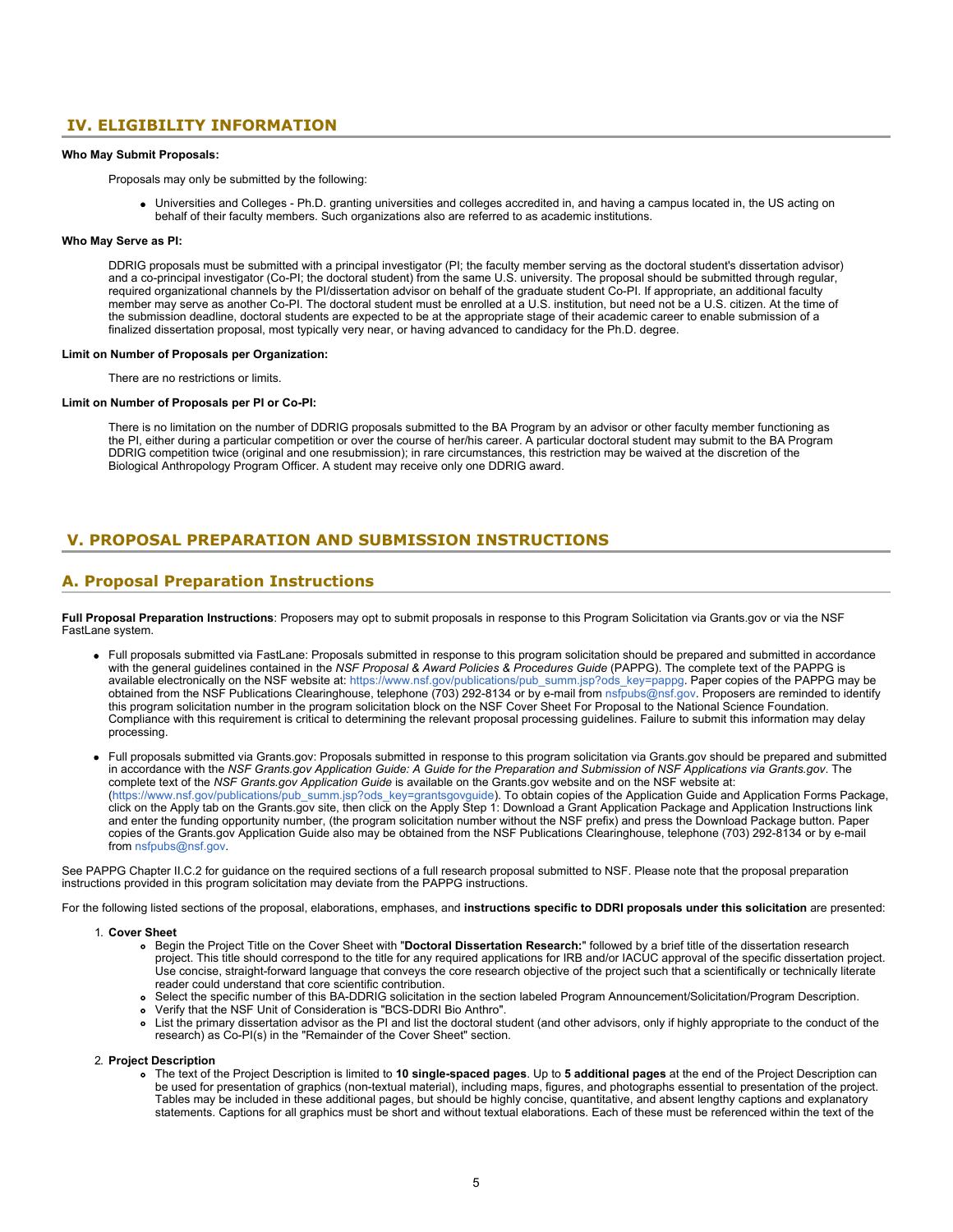10-page Project Description.

- If the proposal is a resubmission, the first paragraph of the Project Description must summarize how the proposal has responded to previous reviewer concerns.
- The 'Results from Prior Support' section is not required.  $\bullet$
- Uniform Resource Locators (URLs) should not be included within the Project Description, for reasons provided in the NSF PAPPG related to  $\bullet$ the requirement that this section be self-contained.
- The Project Description should incorporate discussion of the scientific significance of the project and the relevant theoretical framework(s) and  $\bullet$ literature (including significance of the research to biological anthropology beyond informing the focused area of inquiry, as well as any distinct transformative potential), detailed presentation of the research question(s) to be addressed, and details of the research design, analyses and interpretation.
- In preparation of the required, separate section on Broader Impacts, discussion of the improvement of graduate student training (that of the Co-PI) can be included, but investigators should go beyond this in delineating impacts generated by the research itself, through activities related to the research, or activities that are supported by, but are complementary to the project. These should be appropriate to the size and scope of the research, but are expected to illustrate that significant thought has been applied to consideration of the impact of the research as it may inform or advance societally-relevant outcomes.

#### 3. **Budget**

- Permitted budget items include: travel to research facilities/field sites distant from the student's institution, costs for data-collection activities integral to the project, purchase of research supplies and services not otherwise available through the institution, the hiring of field or laboratory assistants if warranted by the scope of the research, fees for use of specialized research equipment or research facilities, and research fees imposed for international fieldwork.
- **Funds may not be used** for stipends or salary for the doctoral student or their advisor(s), tuition, textbooks or journals, dissertation preparation or publication costs, travel by the faculty advisor to the research site or to professional meetings, or travel by the student to professional meetings.
- Since salaries or stipends for the doctoral student or their advisor(s) are not eligible for support, after the PI and Co-PI(s) are entered on the Cover Sheet, their names must be manually removed from the Senior Personnel listing on the budget pages. This is to avoid construal as voluntary committed cost sharing, which is not permitted.

#### 4. **Other Supplementary Documents**

The BA-DDRIG solicitation includes a **required statement from the Principal Investigator** that must be uploaded to this section. This **signed** statement from the doctoral student's major advisor or other faculty member serving as the PI affirms that 1) s/he has actively mentored the student throughout the production of the proposal, 2) s/he has read the final, submitted version of that proposal, and 3) the proposal represents a strong case for support of the dissertation research project.

The following **template must be used** to prepare the statement; the only changes permitted are provision of information where there are blank lines in the template. Additional text is **not** permitted. The statement should be prepared and then **signed** by the PI; the scanned document can then be uploaded into the Other Supplementary Documents section. Electronic signature or its equivalent will be permitted only in highly unusual, fully supported circumstances; prior written approval of the Program Director for the Biological Anthropology Program is required before such substitution of the PI's real signature.

#### **Required template for the PI's signed statement:**

TO: NSF Biological Anthropology Program

FROM: \_\_\_\_\_\_\_\_\_\_\_\_\_\_\_\_\_\_\_\_\_\_\_\_\_\_\_\_\_\_\_ *(insert typed/printed name of the PI)*

| " By signing below, I acknowledge that I am the listed Principal Investigator on this proposal, entitled | " (insert title of the                      |
|----------------------------------------------------------------------------------------------------------|---------------------------------------------|
| DDRI proposal from the Cover Sheet), with my doctoral student advisee                                    | (insert typed/printed name of the Co-PI) as |
| the Co-Principal Investigator.                                                                           |                                             |

I affirm that the student Co-PI has advanced to a stage in her/his doctoral program where submission of a finalized dissertation proposal is appropriate, and that the student will be able to undertake the dissertation research project described in this proposal promptly after any award of funding (as indicated by the proposed starting date on the Cover Sheet).

#### **I affirm that 1) I have actively mentored the student throughout the production of the proposal, 2) I have read the final, submitted version of this proposal, and 3) in my estimation, the proposal represents a strong case for support of the dissertation research project through NSF funding.**

| Signed: | (must be signed by the PI) |
|---------|----------------------------|
|         |                            |

University Affiliation:  $($ insert university name)

Date: \_\_\_\_\_\_\_\_\_\_\_\_\_\_\_\_\_\_\_\_\_\_\_\_\_\_\_\_\_\_\_\_\_*(insert date that the statement is signed by the PI)* 

#### **Letters of Collaboration**

If the dissertation project involves collaboration on the part of individuals and/or organizations in order to carry-out the activities and achieve the research goals, *brief* statements (in the form of letters or free-standing email messages) may be included in this section (Other Supplementary Documents). These must be statements of intent to collaborate and/or commit resources as detailed in the Project Description or the Facilities, Equipment or Other Resources section of the proposal; statements submitted for inclusion in the proposal cannot be altered in any way without the author's explicit prior approval. Such statements must **not** be letters of recommendation in support of the project, nor should they include elaboration of the collaborative activities beyond what has been presented in the Project Description. These are solely to attest to willingness to collaborate or commit resources such as access to research facilities.

#### 5. **Institutional Review Board (IRB) and/or Institutional Animal Care and Use Committee (IACUC) Approvals**

If the project requires approval by one or both of these entities (the research involves human subjects and/or vertebrate animals), proper certification is required. If approval of the research has not been obtained prior to submission, the proposer should indicate 'Pending' in the space provided on the Cover Sheet for the approval date. If a decision is made to recommend the proposal for funding, an official copy of the IRB and/or IACUC approval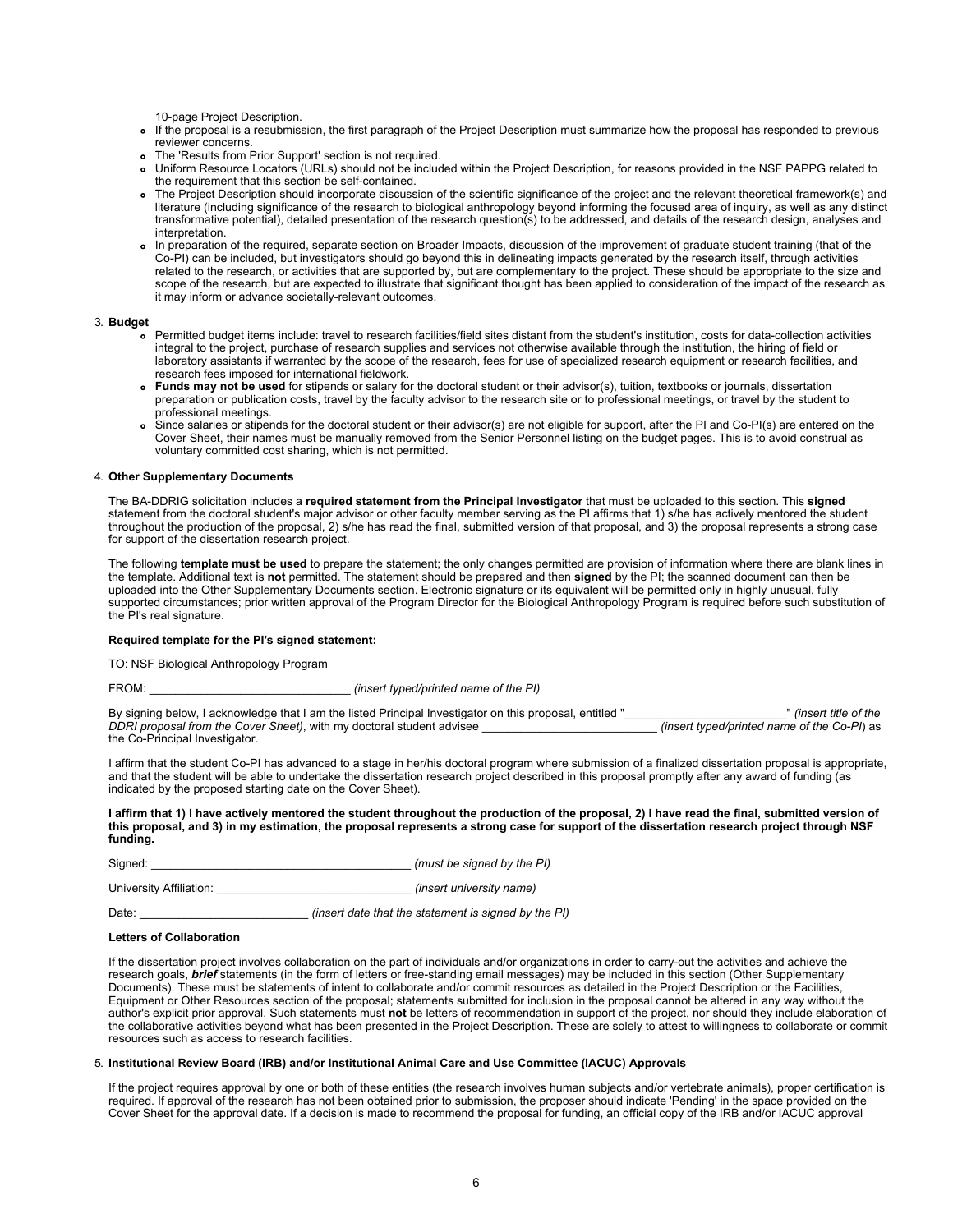<span id="page-6-1"></span>letter must be submitted to the Program Director. If the research has been deemed exempt from IRB/IACUC review, this must be affirmed by the IRB/IACUC or appropriate knowledgeable authority designated by the submitting organization, not the PI. The approval document must identify the DDRI project specifically, and the stated expiration date of the approval should extend a minimum of 6 months beyond the start date of the project. Additional information about IRB and IACUC policies and procedures is available in the PAPPG.

#### 6. **Appendices**

No appendices are permitted.

#### **Pre-Submission Proposal Checklist:**

- Submitted before or on the target date; in rare circumstances that require a submission past the target date, the submission should be cleared with the Biological Anthropology Program Director
- Research proposed matches the areas encompassed by the Biological Anthropology Program
- Proposal title begins with "Doctoral Dissertation Research:"
- Project Summary is one page and contains separate sections for Overview, Intellectual Merit, and Broader Impacts; as a whole, the summary should provide sufficient detail so that the reader knows the proposed topic/question/problem, specific hypotheses/aims, sample or data to be used/collected, and proposed methods of analysis.
- Project Description does not exceed 10 pages, followed by up to 5 additional pages containing only graphics and tables
- References Cited present as a separate section
- Biographical Sketches for the PI and Co-PI(s) are present, do not exceed two pages each, and are prepared in the required NSF format (see PAPPG)
- Collaborators & Other Affiliations (COA) Information is included for the PI and Co-PI(s). COA information specified in the PAPPG should be submitted using the instructions and spreadsheet template found on the [Collaborators and Other Affiliations Information](https://www.nsf.gov/bfa/dias/policy/coa.jsp) website.
- Budget does not list personnel names
- Budget does not exceed \$20,000 in **direct costs** (indirect costs are computed according to negotiated rates and appropriate to institutional policy regarding aspects such as application of on-campus versus off-campus rates)
- o Budget does not include items prohibited for BA-DDRI proposals, as delineated above
- Budget Justification is present and fully delineates and explains the need for the items in the context of the proposed research
- Current and Pending Support forms for both PI and Co-PI(s) are present and **include the current DDRI proposal (the proposal being submitted) under pending support**
- Facilities, Equipment and Other Resources section is included (and if not applicable, text is inserted or a document uploaded in this section that states "Not Applicable")
- Required Data Management Plan is present and thorough with respect to NSF guidelines
- Signed Statement by the PI is included under Other Supplementary Documents and utilizes the required template with no alterations or added text

### <span id="page-6-0"></span> **B. Budgetary Information**

#### **Cost Sharing:**

Inclusion of voluntary committed cost sharing is prohibited.

#### **Other Budgetary Limitations:**

Up to \$20,000 in Direct Costs for up to 24 months. There are no Indirect Costs limitations; proposals submitted in response to this solicitation are subject to the awardee's current Federally negotiated indirect cost estimate. Please note that indirect costs are in addition to the maximum direct cost request of up to \$20,000. Restrictions on allowable categories of funding, as described in this solicitation, must be followed.

### **C. Due Dates**

- **Full Proposal Target Date(s)**:
	- January 24, 2018
	- July 20, 2018
	- July 20, Annually Thereafter
	- January 22, 2019
	- January 20, Annually Thereafter

### <span id="page-6-2"></span> **D. FastLane/Research.gov/Grants.gov Requirements**

#### **For Proposals Submitted Via FastLane or Research.gov:**

To prepare and submit a proposal via FastLane, see detailed technical instructions available at: <https://www.fastlane.nsf.gov/a1/newstan.htm>. To prepare and submit a proposal via Research.gov, see detailed technical instructions available at: [https://www.research.gov/research](https://www.research.gov/research-portal/appmanager/base/desktop?_nfpb=true&_pageLabel=research_node_display&_nodePath=/researchGov/Service/Desktop/ProposalPreparationandSubmission.html)[portal/appmanager/base/desktop?](https://www.research.gov/research-portal/appmanager/base/desktop?_nfpb=true&_pageLabel=research_node_display&_nodePath=/researchGov/Service/Desktop/ProposalPreparationandSubmission.html)

[\\_nfpb=true&\\_pageLabel=research\\_node\\_display&\\_nodePath=/researchGov/Service/Desktop/ProposalPreparationandSubmission.html](https://www.research.gov/research-portal/appmanager/base/desktop?_nfpb=true&_pageLabel=research_node_display&_nodePath=/researchGov/Service/Desktop/ProposalPreparationandSubmission.html). For FastLane or Research.gov user support, call the FastLane and Research.gov Help Desk at 1-800-673-6188 or e-mail [fastlane@nsf.gov](mailto:fastlane@nsf.gov) or [rgov@nsf.gov](mailto:rgov@nsf.gov). The FastLane and Research.gov Help Desk answers general technical questions related to the use of the FastLane and Research.gov systems. Specific questions related to this program solicitation should be referred to the NSF program staff contact(s) listed in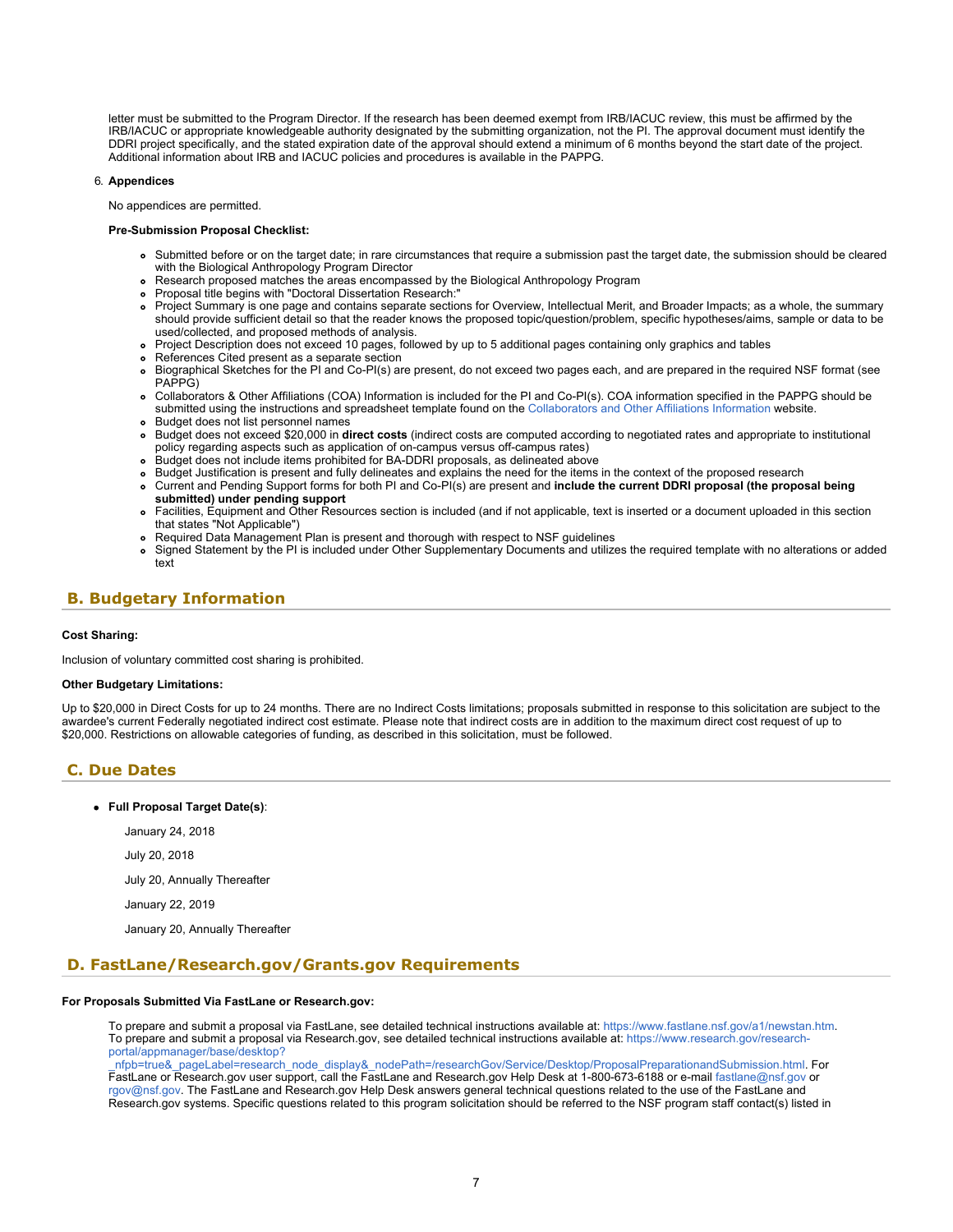Section VIII of this funding opportunity.

#### **For Proposals Submitted Via Grants.gov:**

Before using Grants.gov for the first time, each organization must register to create an institutional profile. Once registered, the applicant's organization can then apply for any federal grant on the Grants.gov website. Comprehensive information about using Grants.gov is available on the Grants.gov Applicant Resources webpage:<https://www.grants.gov/web/grants/applicants.html>. In addition, the NSF Grants.gov Application Guide (see link in Section V.A) provides instructions regarding the technical preparation of proposals via Grants.gov. For Grants.gov user support, contact the Grants.gov Contact Center at 1-800-518-4726 or by email: [support@grants.gov.](mailto:support@grants.gov) The Grants.gov Contact Center answers general technical questions related to the use of Grants.gov. Specific questions related to this program solicitation should be referred to the NSF program staff contact(s) listed in Section VIII of this solicitation.

*Submitting the Proposal:* Once all documents have been completed, the Authorized Organizational Representative (AOR) must submit the application to Grants.gov and verify the desired funding opportunity and agency to which the application is submitted. The AOR must then sign and submit the application to Grants.gov. The completed application will be transferred to the NSF FastLane system for further processing.

Proposers that submitted via FastLane or Research.gov may use Research.gov to verify the status of their submission to NSF. For proposers that submitted via Grants.gov, until an application has been received and validated by NSF, the Authorized Organizational Representative may check the status of an application on Grants.gov. After proposers have received an e-mail notification from NSF, Research.gov should be used to check the status of an application.

### <span id="page-7-0"></span>**VI. NSF PROPOSAL PROCESSING AND REVIEW PROCEDURES**

Proposals received by NSF are assigned to the appropriate NSF program for acknowledgement and, if they meet NSF requirements, for review. All proposals are carefully reviewed by a scientist, engineer, or educator serving as an NSF Program Officer, and usually by three to ten other persons outside NSF either as *ad hoc* reviewers, panelists, or both, who are experts in the particular fields represented by the proposal. These reviewers are selected by Program Officers charged with oversight of the review process. Proposers are invited to suggest names of persons they believe are especially well qualified to review the proposal and/or persons they would prefer not review the proposal. These suggestions may serve as one source in the reviewer selection process at the Program Officer's discretion. Submission of such names, however, is optional. Care is taken to ensure that reviewers have no conflicts of interest with the proposal. In addition, Program Officers may obtain comments from site visits before recommending final action on proposals. Senior NSF staff further review recommendations for awards. A flowchart that depicts the entire NSF proposal and award process (and associated timeline) is included in PAPPG Exhibit III-1.

A comprehensive description of the Foundation's merit review process is available on the NSF website at: [https://www.nsf.gov/bfa/dias/policy/merit\\_review/](https://www.nsf.gov/bfa/dias/policy/merit_review/).

Proposers should also be aware of core strategies that are essential to the fulfillment of NSF's mission, as articulated in *[Building the Future: Investing in](https://www.nsf.gov/publications/pub_summ.jsp?ods_key=nsf18045) [Discovery and Innovation - NSF Strategic Plan for Fiscal Years \(FY\) 2018 – 2022](https://www.nsf.gov/publications/pub_summ.jsp?ods_key=nsf18045)*. These strategies are integrated in the program planning and implementation process, of which proposal review is one part. NSF's mission is particularly well-implemented through the integration of research and education and broadening participation in NSF programs, projects, and activities.

One of the strategic objectives in support of NSF's mission is to foster integration of research and education through the programs, projects, and activities it supports at academic and research institutions. These institutions must recruit, train, and prepare a diverse STEM workforce to advance the frontiers of science and participate in the U.S. technology-based economy. NSF's contribution to the national innovation ecosystem is to provide cutting-edge research under the guidance of the Nation's most creative scientists and engineers. NSF also supports development of a strong science, technology, engineering, and mathematics (STEM) workforce by investing in building the knowledge that informs improvements in STEM teaching and learning.

NSF's mission calls for the broadening of opportunities and expanding participation of groups, institutions, and geographic regions that are underrepresented in STEM disciplines, which is essential to the health and vitality of science and engineering. NSF is committed to this principle of diversity and deems it central to the programs, projects, and activities it considers and supports.

### <span id="page-7-1"></span>**A. Merit Review Principles and Criteria**

The National Science Foundation strives to invest in a robust and diverse portfolio of projects that creates new knowledge and enables breakthroughs in understanding across all areas of science and engineering research and education. To identify which projects to support, NSF relies on a merit review process that incorporates consideration of both the technical aspects of a proposed project and its potential to contribute more broadly to advancing NSF's mission "to promote the progress of science; to advance the national health, prosperity, and welfare; to secure the national defense; and for other purposes." NSF makes every effort to conduct a fair, competitive, transparent merit review process for the selection of projects.

#### **1. Merit Review Principles**

These principles are to be given due diligence by PIs and organizations when preparing proposals and managing projects, by reviewers when reading and evaluating proposals, and by NSF program staff when determining whether or not to recommend proposals for funding and while overseeing awards. Given that NSF is the primary federal agency charged with nurturing and supporting excellence in basic research and education, the following three principles apply:

- All NSF projects should be of the highest quality and have the potential to advance, if not transform, the frontiers of knowledge.
- NSF projects, in the aggregate, should contribute more broadly to achieving societal goals. These "Broader Impacts" may be accomplished through the research itself, through activities that are directly related to specific research projects, or through activities that are supported by, but are complementary to, the project. The project activities may be based on previously established and/or innovative methods and approaches, but in either case must be well justified.
- Meaningful assessment and evaluation of NSF funded projects should be based on appropriate metrics, keeping in mind the likely correlation between the effect of broader impacts and the resources provided to implement projects. If the size of the activity is limited, evaluation of that activity in isolation is not likely to be meaningful. Thus, assessing the effectiveness of these activities may best be done at a higher, more aggregated, level than the individual project.

With respect to the third principle, even if assessment of Broader Impacts outcomes for particular projects is done at an aggregated level, PIs are expected to be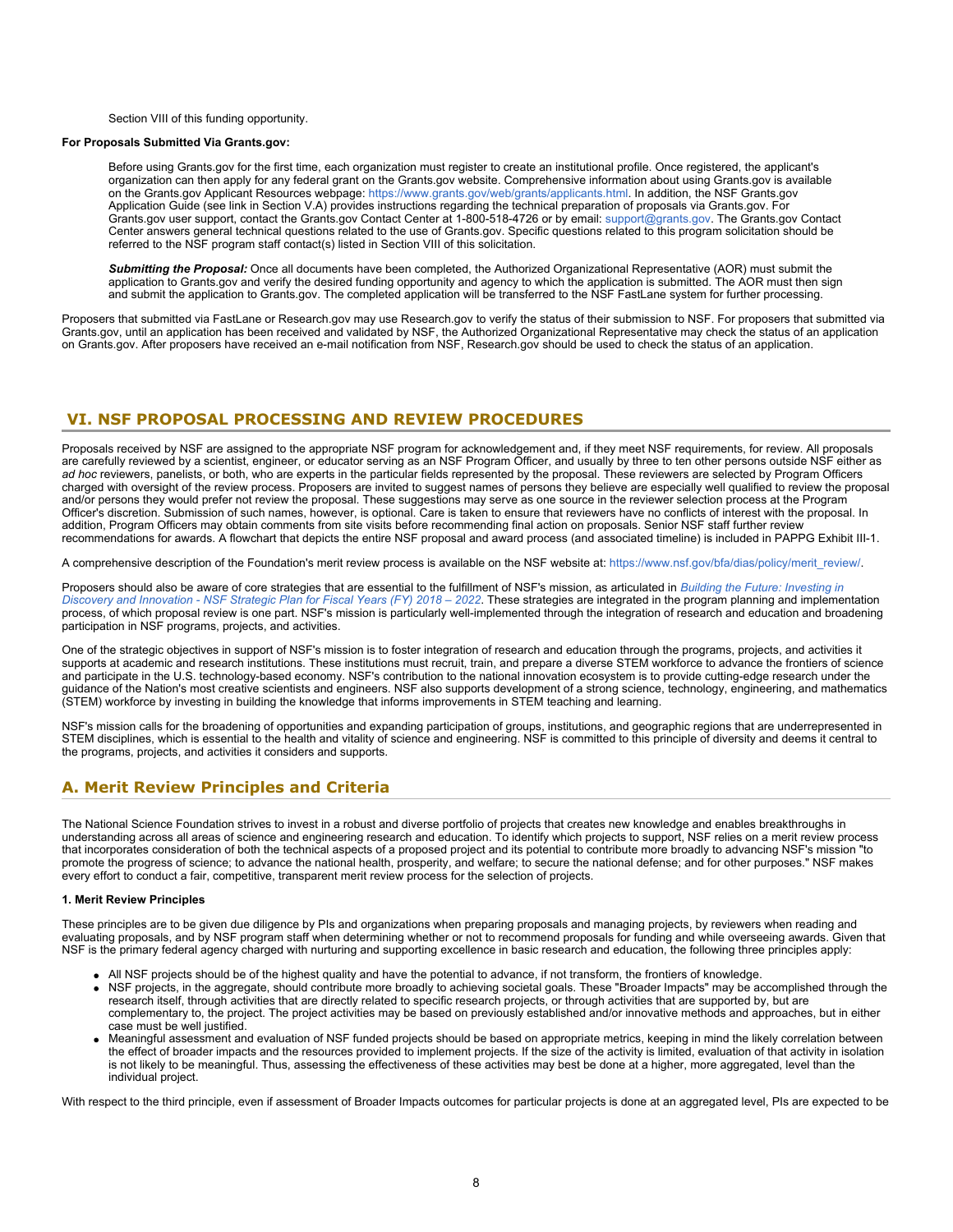accountable for carrying out the activities described in the funded project. Thus, individual projects should include clearly stated goals, specific descriptions of the activities that the PI intends to do, and a plan in place to document the outputs of those activities.

These three merit review principles provide the basis for the merit review criteria, as well as a context within which the users of the criteria can better understand their intent.

#### **2. Merit Review Criteria**

All NSF proposals are evaluated through use of the two National Science Board approved merit review criteria. In some instances, however, NSF will employ additional criteria as required to highlight the specific objectives of certain programs and activities.

The two merit review criteria are listed below. **Both** criteria are to be given **full consideration** during the review and decision-making processes; each criterion is necessary but neither, by itself, is sufficient. Therefore, proposers must fully address both criteria. (PAPPG Chapter II.C.2.d(i). contains additional information for use by proposers in development of the Project Description section of the proposal). Reviewers are strongly encouraged to review the criteria, including PAPPG Chapter II.C.2.d(i), prior to the review of a proposal.

When evaluating NSF proposals, reviewers will be asked to consider what the proposers want to do, why they want to do it, how they plan to do it, how they will know if they succeed, and what benefits could accrue if the project is successful. These issues apply both to the technical aspects of the proposal and the way in which the project may make broader contributions. To that end, reviewers will be asked to evaluate all proposals against two criteria:

- **Intellectual Merit:** The Intellectual Merit criterion encompasses the potential to advance knowledge; and
- **Broader Impacts:** The Broader Impacts criterion encompasses the potential to benefit society and contribute to the achievement of specific, desired societal outcomes.

The following elements should be considered in the review for both criteria:

- 1. What is the potential for the proposed activity to
	- a. Advance knowledge and understanding within its own field or across different fields (Intellectual Merit); and
	- b. Benefit society or advance desired societal outcomes (Broader Impacts)?
- 2. To what extent do the proposed activities suggest and explore creative, original, or potentially transformative concepts?
- 3. Is the plan for carrying out the proposed activities well-reasoned, well-organized, and based on a sound rationale? Does the plan incorporate a mechanism to assess success?
- 4. How well qualified is the individual, team, or organization to conduct the proposed activities?
- 5. Are there adequate resources available to the PI (either at the home organization or through collaborations) to carry out the proposed activities?

Broader impacts may be accomplished through the research itself, through the activities that are directly related to specific research projects, or through activities that are supported by, but are complementary to, the project. NSF values the advancement of scientific knowledge and activities that contribute to achievement of societally relevant outcomes. Such outcomes include, but are not limited to: full participation of women, persons with disabilities, and underrepresented minorities in science, technology, engineering, and mathematics (STEM); improved STEM education and educator development at any level; increased public scientific literacy and public engagement with science and technology; improved well-being of individuals in society; development of a diverse, globally competitive STEM workforce; increased partnerships between academia, industry, and others; improved national security; increased economic competitiveness of the United States; and enhanced infrastructure for research and education.

Proposers are reminded that reviewers will also be asked to review the Data Management Plan and the Postdoctoral Researcher Mentoring Plan, as appropriate.

### <span id="page-8-0"></span>**B. Review and Selection Process**

Proposals submitted in response to this program solicitation will be reviewed by Ad hoc Review and/or Panel Review.

Reviewers will be asked to evaluate proposals using two National Science Board approved merit review criteria and, if applicable, additional program specific criteria. A summary rating and accompanying narrative will generally be completed and submitted by each reviewer and/or panel. The Program Officer assigned to manage the proposal's review will consider the advice of reviewers and will formulate a recommendation.

After scientific, technical and programmatic review and consideration of appropriate factors, the NSF Program Officer recommends to the cognizant Division Director whether the proposal should be declined or recommended for award. NSF strives to be able to tell applicants whether their proposals have been declined or recommended for funding within six months. Large or particularly complex proposals or proposals from new awardees may require additional review and processing time. The time interval begins on the deadline or target date, or receipt date, whichever is later. The interval ends when the Division Director acts upon the Program Officer's recommendation.

After programmatic approval has been obtained, the proposals recommended for funding will be forwarded to the Division of Grants and Agreements for review of business, financial, and policy implications. After an administrative review has occurred, Grants and Agreements Officers perform the processing and issuance of a grant or other agreement. Proposers are cautioned that only a Grants and Agreements Officer may make commitments, obligations or awards on behalf of NSF or authorize the expenditure of funds. No commitment on the part of NSF should be inferred from technical or budgetary discussions with a NSF Program Officer. A Principal Investigator or organization that makes financial or personnel commitments in the absence of a grant or cooperative agreement signed by the NSF Grants and Agreements Officer does so at their own risk.

Once an award or declination decision has been made, Principal Investigators are provided feedback about their proposals. In all cases, reviews are treated as confidential documents. Verbatim copies of reviews, excluding the names of the reviewers or any reviewer-identifying information, are sent to the Principal Investigator/Project Director by the Program Officer. In addition, the proposer will receive an explanation of the decision to award or decline funding.

### <span id="page-8-1"></span> **VII. AWARD ADMINISTRATION INFORMATION**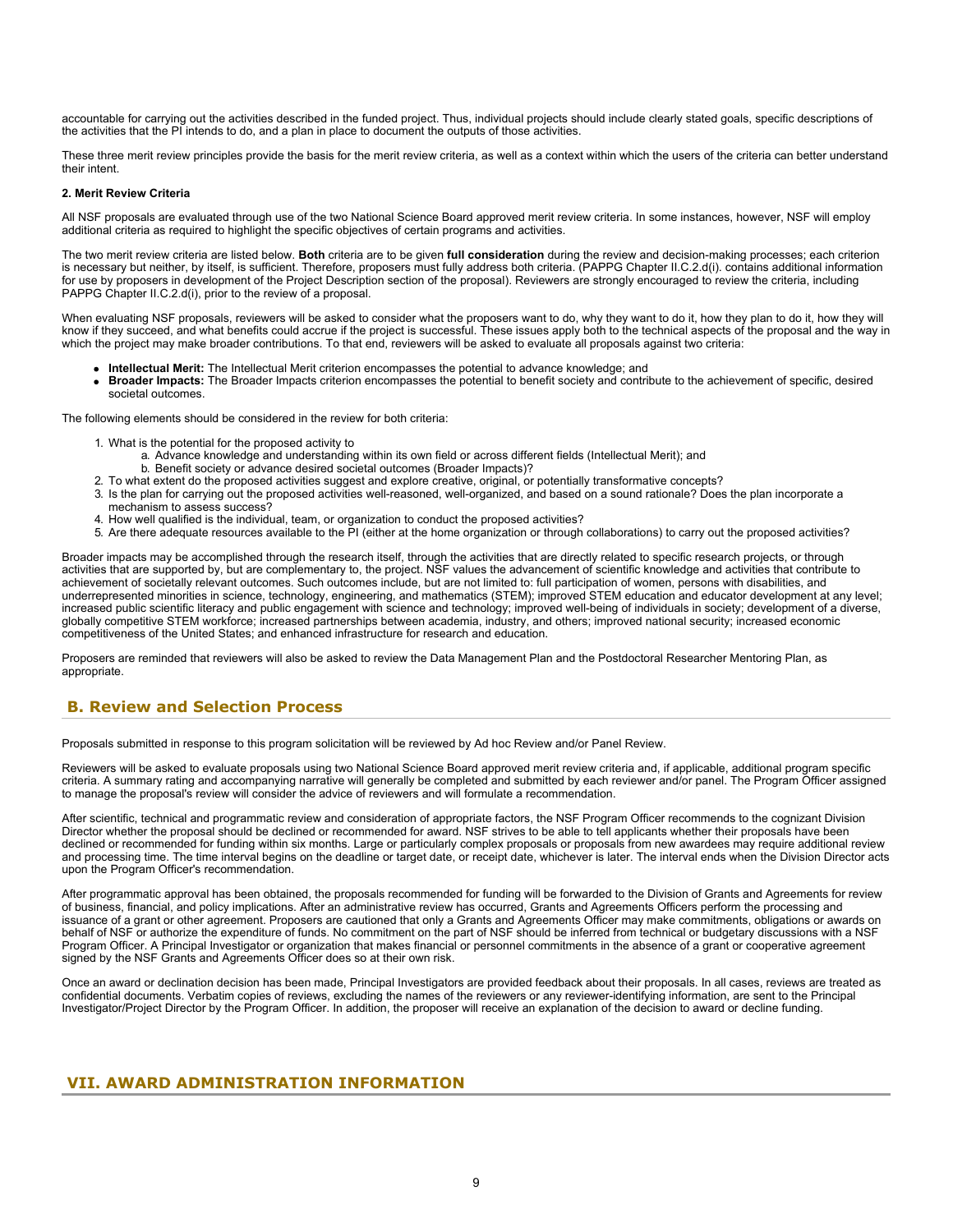### <span id="page-9-0"></span>**A. Notification of the Award**

Notification of the award is made to *the submitting organization* by a Grants Officer in the Division of Grants and Agreements. Organizations whose proposals are declined will be advised as promptly as possible by the cognizant NSF Program administering the program. Verbatim copies of reviews, not including the identity of the reviewer, will be provided automatically to the Principal Investigator. (See Section VI.B. for additional information on the review process).

### <span id="page-9-1"></span>**B. Award Conditions**

An NSF award consists of: (1) the award notice, which includes any special provisions applicable to the award and any numbered amendments thereto; (2) the budget, which indicates the amounts, by categories of expense, on which NSF has based its support (or otherwise communicates any specific approvals or disapprovals of proposed expenditures); (3) the proposal referenced in the award notice; (4) the applicable award conditions, such as Grant General Conditions (GC-1)\*; or Research Terms and Conditions\* and (5) any announcement or other NSF issuance that may be incorporated by reference in the award notice. Cooperative agreements also are administered in accordance with NSF Cooperative Agreement Financial and Administrative Terms and Conditions (CA-FATC) and the applicable Programmatic Terms and Conditions. NSF awards are electronically signed by an NSF Grants and Agreements Officer and transmitted electronically to the organization via e-mail.

\*These documents may be accessed electronically on NSF's Website at [https://www.nsf.gov/awards/managing/award\\_conditions.jsp?org=NSF](https://www.nsf.gov/awards/managing/award_conditions.jsp?org=NSF). Paper copies may be obtained from the NSF Publications Clearinghouse, telephone (703) 292-8134 or by e-mail from [nsfpubs@nsf.gov.](mailto:nsfpubs@nsf.gov)

More comprehensive information on NSF Award Conditions and other important information on the administration of NSF awards is contained in the NSF *Proposal & Award Policies & Procedures Guide* (PAPPG) Chapter VII, available electronically on the NSF Website at [https://www.nsf.gov/publications/pub\\_summ.jsp?ods\\_key=pappg.](https://www.nsf.gov/publications/pub_summ.jsp?ods_key=pappg)

# <span id="page-9-2"></span>**C. Reporting Requirements**

For all multi-year grants (including both standard and continuing grants), the Principal Investigator must submit an annual project report to the cognizant Program Officer no later than 90 days prior to the end of the current budget period. (Some programs or awards require submission of more frequent project reports). No later than 120 days following expiration of a grant, the PI also is required to submit a final project report, and a project outcomes report for the general public.

Failure to provide the required annual or final project reports, or the project outcomes report, will delay NSF review and processing of any future funding increments as well as any pending proposals for all identified PIs and co-PIs on a given award. PIs should examine the formats of the required reports in advance to assure availability of required data.

PIs are required to use NSF's electronic project-reporting system, available through Research.gov, for preparation and submission of annual and final project reports. Such reports provide information on accomplishments, project participants (individual and organizational), publications, and other specific products and impacts of the project. Submission of the report via Research.gov constitutes certification by the PI that the contents of the report are accurate and complete. The project outcomes report also must be prepared and submitted using Research.gov. This report serves as a brief summary, prepared specifically for the public, of the nature and outcomes of the project. This report will be posted on the NSF website exactly as it is submitted by the PI.

More comprehensive information on NSF Reporting Requirements and other important information on the administration of NSF awards is contained in the *NSF Proposal & Award Policies & Procedures Guide* (PAPPG) Chapter VII, available electronically on the NSF Website at [https://www.nsf.gov/publications/pub\\_summ.jsp?ods\\_key=pappg.](https://www.nsf.gov/publications/pub_summ.jsp?ods_key=pappg)

### <span id="page-9-3"></span>**VIII. AGENCY CONTACTS**

*Please note that the program contact information is current at the time of publishing. See program website for any updates to the points of contact.*

General inquiries regarding this program should be made to:

- Rebecca Ferrell Program Director, telephone: (703) 292-7850, email: [rferrell@nsf.gov](mailto:rferrell@nsf.gov)
- Robin Bernstein Program Director, telephone: (703) 292-7758, email: [rbernste@nsf.gov](mailto:rbernste@nsf.gov)
- Angelica T. Brewer Program Specialist, telephone: (703) 292-8740, email: [abrewer@nsf.gov](mailto:abrewer@nsf.gov)

For questions related to the use of FastLane or Research.gov, contact:

- FastLane and Research.gov Help Desk: 1-800-673-6188
	- FastLane Help Desk e-mail: [fastlane@nsf.gov](mailto:fastlane@nsf.gov).

Research.gov Help Desk e-mail: [rgov@nsf.gov](mailto:rgov@nsf.gov)

For questions relating to Grants.gov contact:

Grants.gov Contact Center: If the Authorized Organizational Representatives (AOR) has not received a confirmation message from Grants.gov within 48 hours of submission of application, please contact via telephone: 1-800-518-4726; e-mail: [support@grants.gov](mailto:support@grants.gov).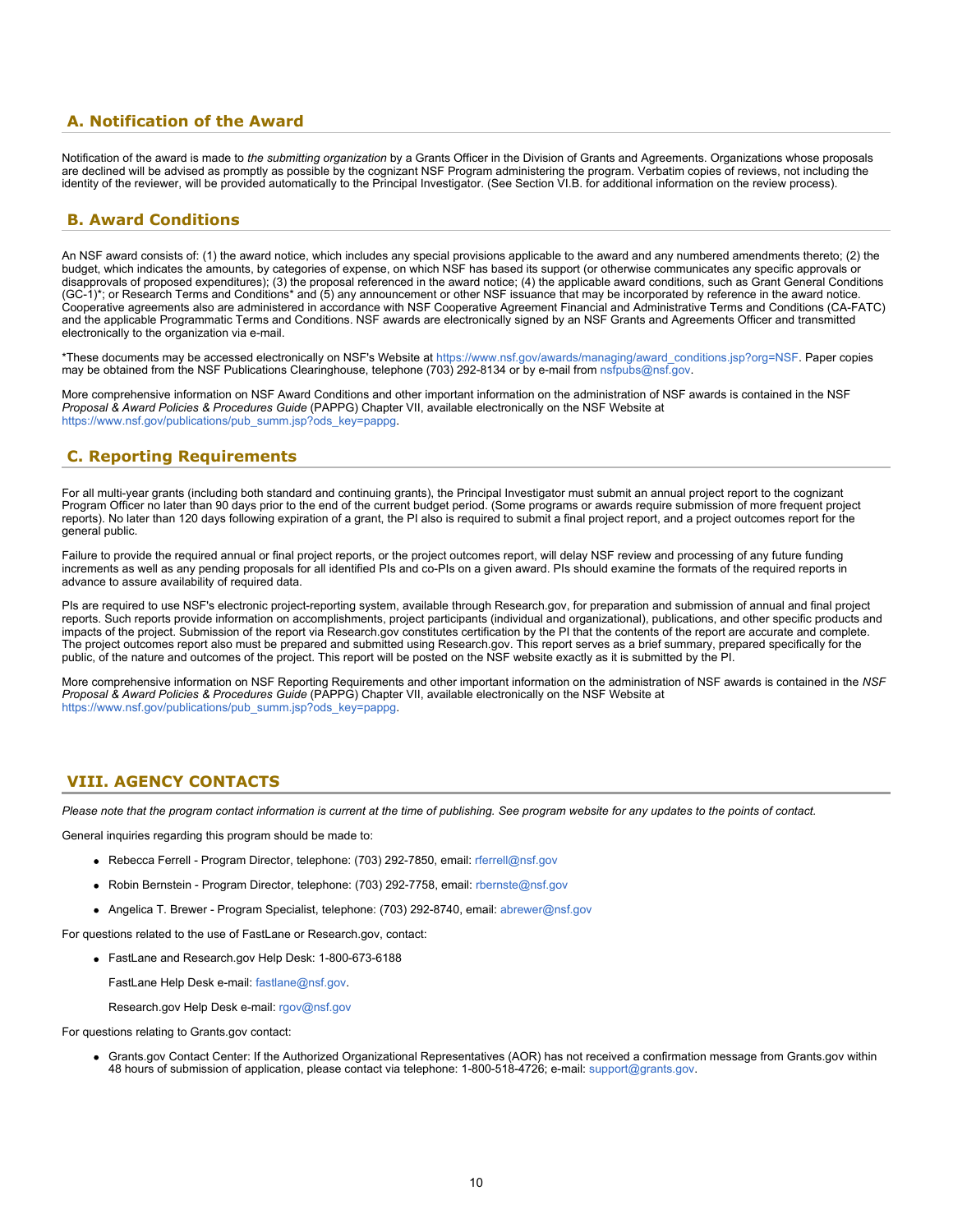# <span id="page-10-0"></span> **IX. OTHER INFORMATION**

The NSF website provides the most comprehensive source of information on NSF Directorates (including contact information), programs and funding opportunities. Use of this website by potential proposers is strongly encouraged. In addition, "NSF Update" is an information-delivery system designed to keep potential proposers and other interested parties apprised of new NSF funding opportunities and publications, important changes in proposal and award policies and procedures, and upcoming NSF [Grants Conferences](https://www.nsf.gov/bfa/dias/policy/outreach.jsp). Subscribers are informed through e-mail or the user's Web browser each time new publications are issued that match their identified interests. "NSF Update" also is available on [NSF's website](https://www.nsf.gov/cgi-bin/goodbye?https://public.govdelivery.com/accounts/USNSF/subscriber/new?topic_id=USNSF_179).

Grants.gov provides an additional electronic capability to search for Federal government-wide grant opportunities. NSF funding opportunities may be accessed via this mechanism. Further information on Grants.gov may be obtained at [https://www.grants.gov](https://www.grants.gov/).

### **ABOUT THE NATIONAL SCIENCE FOUNDATION**

The National Science Foundation (NSF) is an independent Federal agency created by the National Science Foundation Act of 1950, as amended (42 USC 1861-75). The Act states the purpose of the NSF is "to promote the progress of science; [and] to advance the national health, prosperity, and welfare by supporting research and education in all fields of science and engineering."

NSF funds research and education in most fields of science and engineering. It does this through grants and cooperative agreements to more than 2,000 colleges, universities, K-12 school systems, businesses, informal science organizations and other research organizations throughout the US. The Foundation accounts for about one-fourth of Federal support to academic institutions for basic research.

NSF receives approximately 55,000 proposals each year for research, education and training projects, of which approximately 11,000 are funded. In addition, the Foundation receives several thousand applications for graduate and postdoctoral fellowships. The agency operates no laboratories itself but does support National Research Centers, user facilities, certain oceanographic vessels and Arctic and Antarctic research stations. The Foundation also supports cooperative research between universities and industry, US participation in international scientific and engineering efforts, and educational activities at every academic level.

*Facilitation Awards for Scientists and Engineers with Disabilities* (FASED) provide funding for special assistance or equipment to enable persons with disabilities to work on NSF-supported projects. See the *NSF Proposal & Award Policies & Procedures Guide* Chapter II.E.6 for instructions regarding preparation of these types of proposals.

The National Science Foundation has Telephonic Device for the Deaf (TDD) and Federal Information Relay Service (FIRS) capabilities that enable individuals with hearing impairments to communicate with the Foundation about NSF programs, employment or general information. TDD may be accessed at (703) 292- 5090 and (800) 281-8749, FIRS at (800) 877-8339.

The National Science Foundation Information Center may be reached at (703) 292-5111.

The National Science Foundation promotes and advances scientific progress in the United States by competitively awarding grants and cooperative agreements for research and education in the sciences, mathematics, and engineering.

To get the latest information about program deadlines, to download copies of NSF publications, and to access abstracts of awards, visit the NSF Website at [https://www.nsf.gov](https://www.nsf.gov/)

| • Location:                                            | 2415 Eisenhower Avenue, Alexandria, VA 22314 |  |  |  |
|--------------------------------------------------------|----------------------------------------------|--|--|--|
| • For General Information<br>(NSF Information Center): | (703) 292-5111                               |  |  |  |
| • TDD (for the hearing-impaired):                      | (703) 292-5090                               |  |  |  |
| • To Order Publications or Forms:                      |                                              |  |  |  |
| Send an e-mail to:                                     | nsfpubs@nsf.gov                              |  |  |  |
| or telephone:                                          | (703) 292-8134                               |  |  |  |
| • To Locate NSF Employees:                             | (703) 292-5111                               |  |  |  |
|                                                        |                                              |  |  |  |

# **PRIVACY ACT AND PUBLIC BURDEN STATEMENTS**

The information requested on proposal forms and project reports is solicited under the authority of the National Science Foundation Act of 1950, as amended. The information on proposal forms will be used in connection with the selection of qualified proposals; and project reports submitted by awardees will be used for program evaluation and reporting within the Executive Branch and to Congress. The information requested may be disclosed to qualified reviewers and staff assistants as part of the proposal review process; to proposer institutions/grantees to provide or obtain data regarding the proposal review process, award decisions, or the administration of awards; to government contractors, experts, volunteers and researchers and educators as necessary to complete assigned work; to other government agencies or other entities needing information regarding applicants or nominees as part of a joint application review process, or in